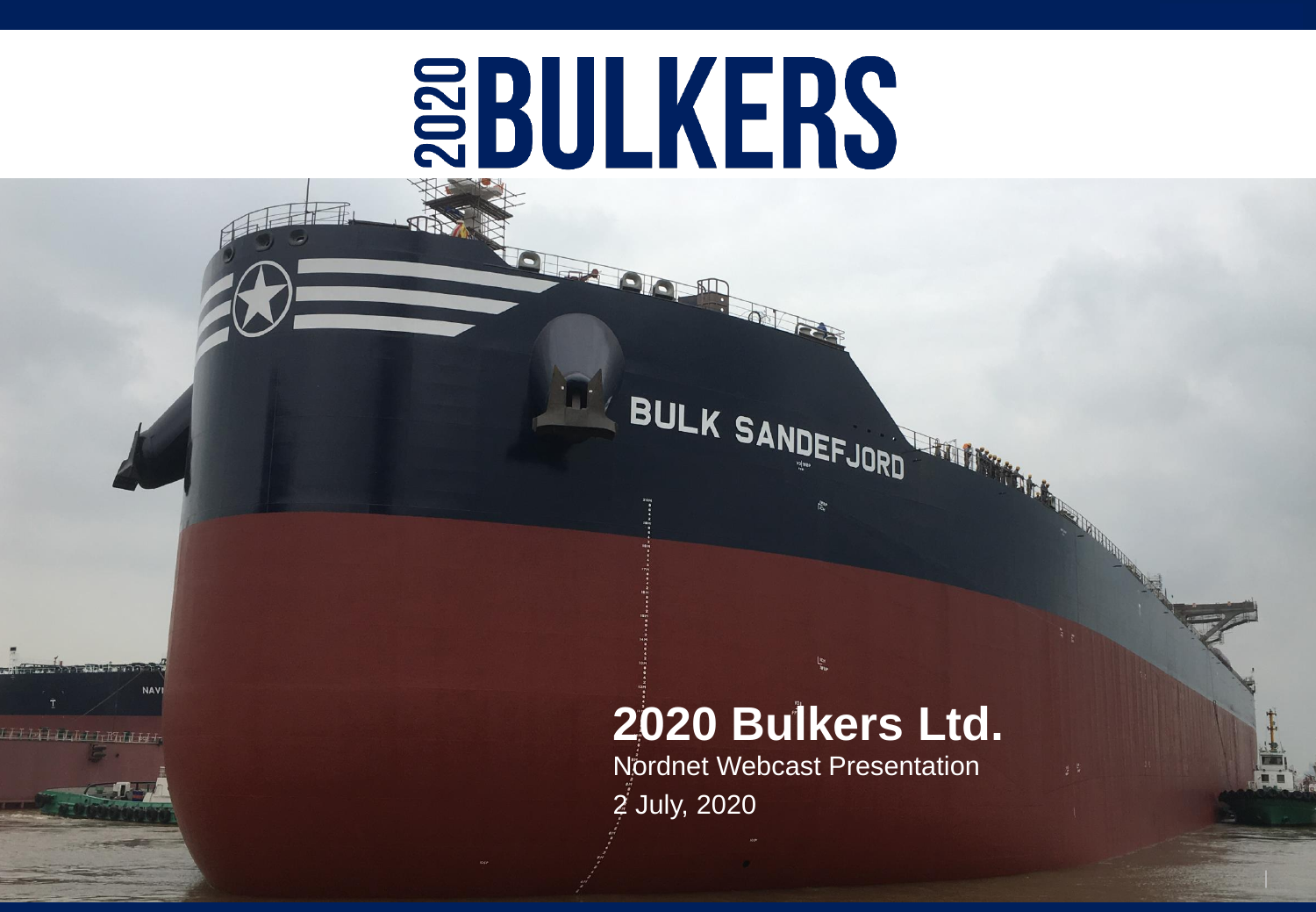This presentation (the "**Presentation**") has been prepared by 2020 Bulkers Ltd. (the "**Company**") and is made 2 July, 2020 solely for information purposes. The Presentation does not constitute any recommendation to buy, sell or otherwise transact with any securities issued by the Company.

No representation, warranty or undertaking, express or implied, is made by the Company and no reliance should be placed on the fairness, accuracy, completeness or correctness of the information or the opinions contained herein. The Company shall have no responsibility or liability whatsoever (for negligence or otherwise) for any loss arising from the use by any person or entity of the information set forth in the Presentation. All information set forth in the Presentation may change materially and without notice. In making the Presentation public the Company undertakes no obligation to provide additional information or to make updates thereto. The information set forth in the Presentation should be considered in the context of the circumstances prevailing at the date hereof and has not been and will not be updated to reflect material developments which may occur after such date unless specifically stated in such update(s).

Matters discussed in the Presentation include "forward looking statements". "Forward looking statements" are statements that are not historical facts and are usually identified by words such as "believes", "expects", "anticipates", "intends", "estimates", "will", "may", "continues", "should" etc. These "forward looking statements" reflect the Company's beliefs, intentions and current expectations concerning, among other things, the Company's results, financial condition, liquidity position, prospects, growth and strategies. "Forward looking statements" include statements regarding: objectives, goals, strategies, outlook and growth prospects, future plans, events or performance and potential for future growth, liquidity, capital resources and capital expenditures, economic outlook and industry trends, developments in the Company's market, the impact of regulatory initiatives and the strength of the Company's competitors. "Forward looking statements" involve risks and uncertainties because they relate to events and depend on circumstances that may or may not occur in the future. The "forward looking statements" included herein are based upon various assumptions, many of which, in turn, are based upon further assumptions. This includes, without limitation, the Company's review of historical operating trends, data contained in the Company's records and data available from third parties. Although the Company believes that these assumptions were reasonable when the relevant statements were made, they are inherently subject to significant known and unknown risks, uncertainties, contingencies and other factors which are difficult or impossible to predict and which are beyond the Company's control. "Forward looking statements" are not guarantees of future performance and such risks, uncertainties, contingencies and other important factors which are inherent thereto could cause the actual results of operation, financial condition and liquidity position of the Company or the industry in which it operates to differ materially from those results which, expressed or implied, are contained herein. No representation to the effect that at any of the "forward looking statements" or forecasts will come to pass or that any forecasted result will be achieved are made.

The Presentation and the information contained herein does not constitute or form a part of and should not be construed as an offer for sale or subscription or of solicitation or invitation of any offer to subscribe for or purchase any securities issued by the Company.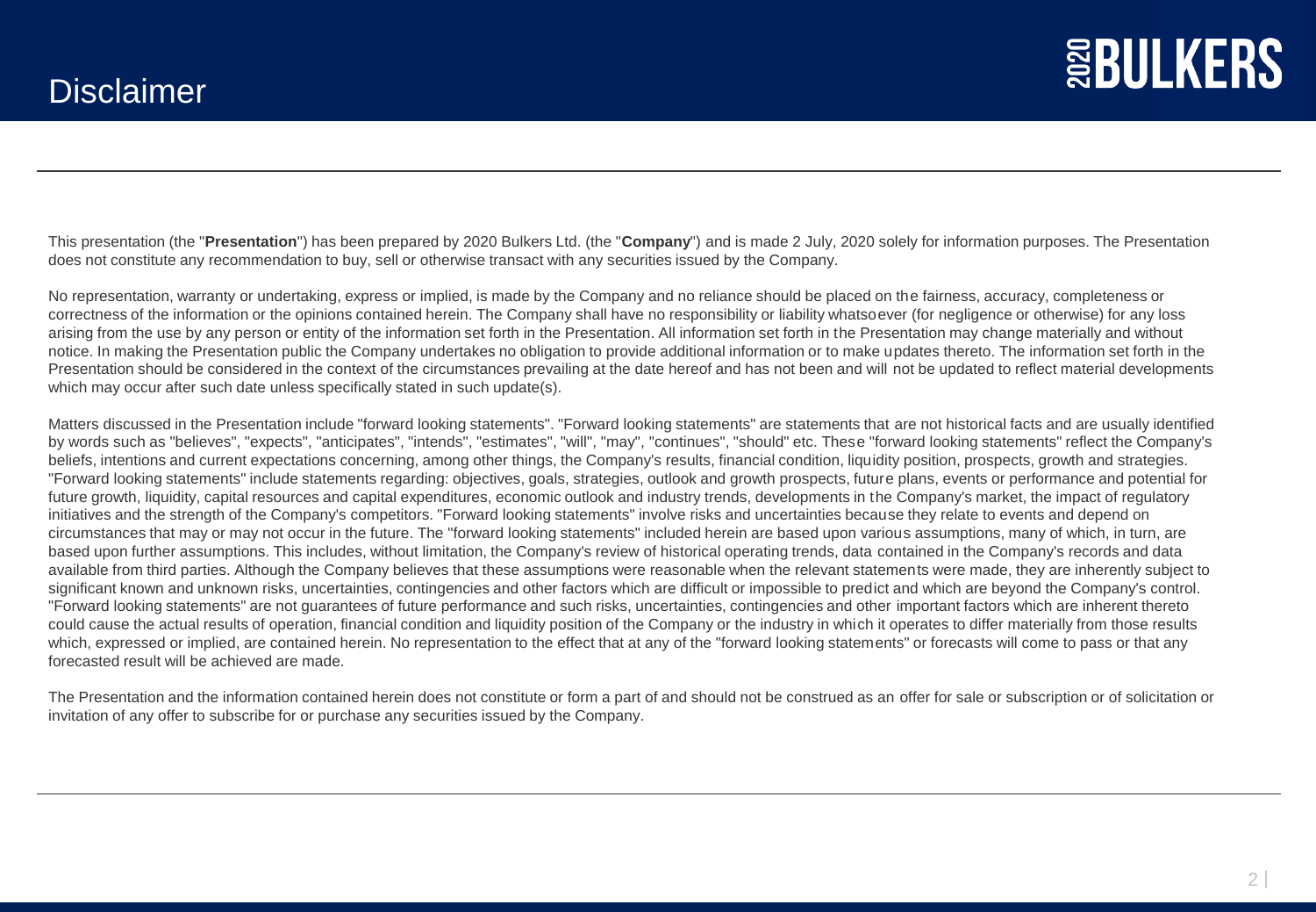

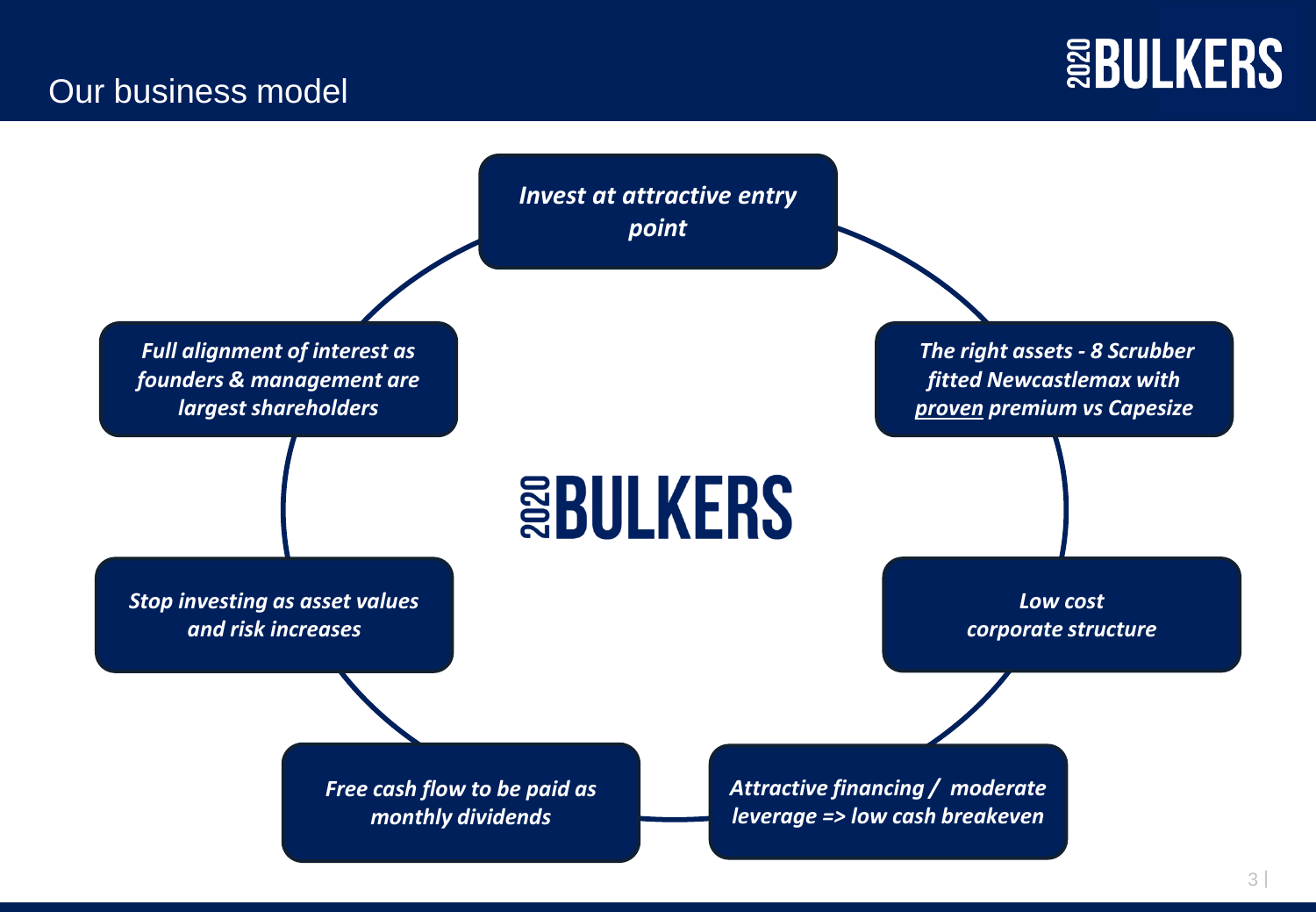### Unique fleet of 8 scrubber fitted Newcastlemax

# **EBULKERS**





#### **All our ships are now delivered and are on contract to strong customers**

| Ship name            | <b>Delivery</b> | <b>Charterer</b> | Rate                                                                                                 | <b>Charter expiry</b> |
|----------------------|-----------------|------------------|------------------------------------------------------------------------------------------------------|-----------------------|
| Bulk Sandefjord      | Aug 19          | Koch             | 14 378 + scrubber benefit until Dec 20. Index linked + scrubber benefit thereafter                   | Aug 22                |
| <b>Bulk Santiago</b> | Sep 19          | Koch             | 19 525 until Dec 20, index linked + scrubber benefit thereafter                                      | Nov 21 - Jan 22       |
| Bulk Seoul           | Oct 19          | Koch             | 22 250 until Dec 20, index linked + scrubber benefit thereafter                                      | Dec 21 - Feb 22       |
| Bulk Shanghai        | <b>Nov 19</b>   | Glencore         | 22 673                                                                                               | Dec 20                |
| Bulk Shenzhen        | Jan 20          | Glencore         | 21 9 19                                                                                              | Dec 20                |
| Bulk Sydney          | Jan 20          | Koch             | 14 002 + scrubber benefit until Dec 20. Index linked thereafter + scrubber benefit thereafter Jan 23 |                       |
| Bulk Sao Paulo       | <b>Jun 20</b>   | Glencore         | Index linked + scrubber benefit                                                                      | <b>Jun 23</b>         |
| <b>Bulk Santos</b>   | <b>Jun 20</b>   | Glencore         | Index linked + Scrubber benefit                                                                      | <b>Jun 23</b>         |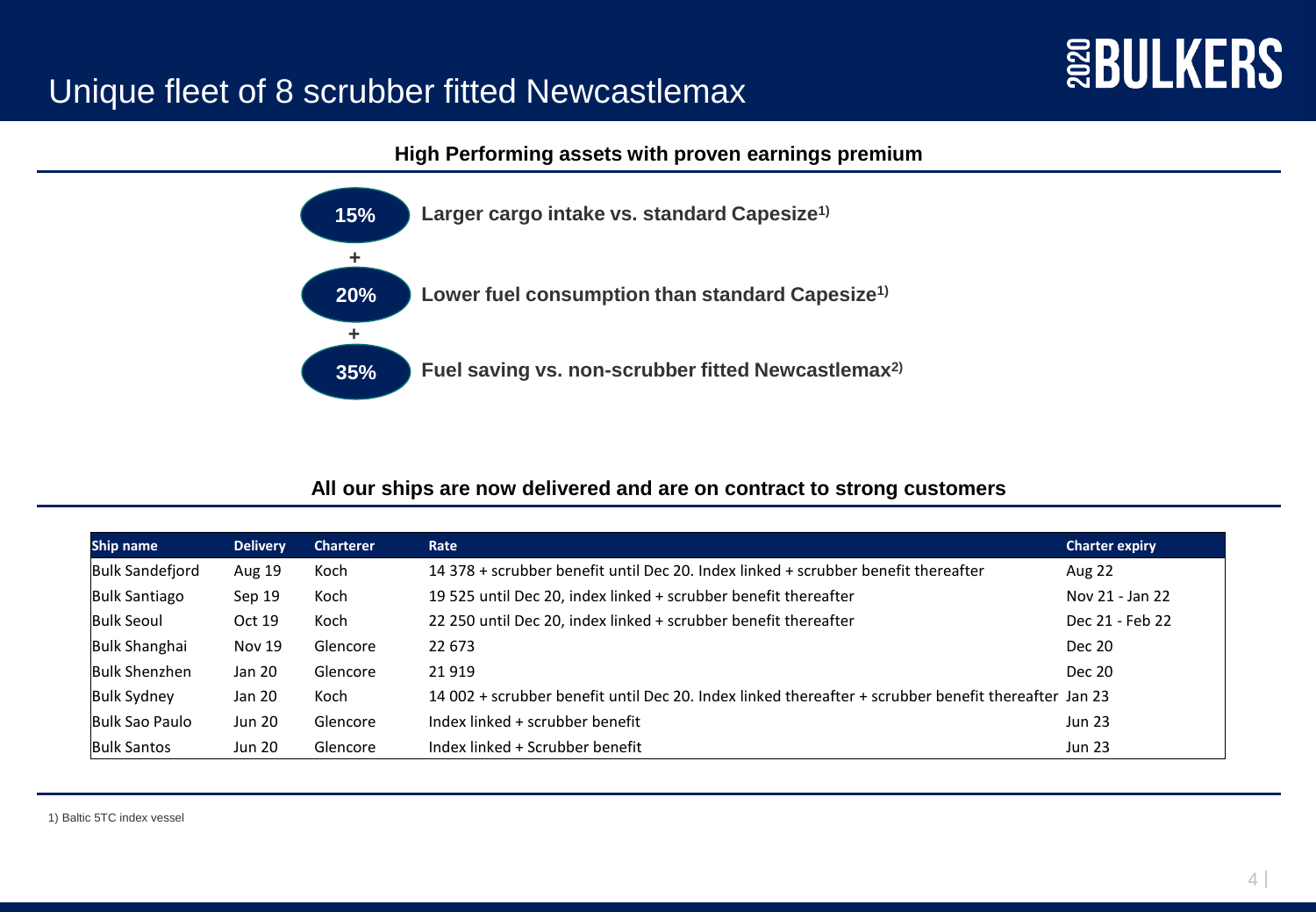# **SEBULKERS**

### Strong commercial performance since inception



- 2020 Bulkers has outperformed the Baltic Capesize index every month since delivery of the first vessel
- Outperformance has been driven by Newcastlemax earnings premium as well as well timed charter coverage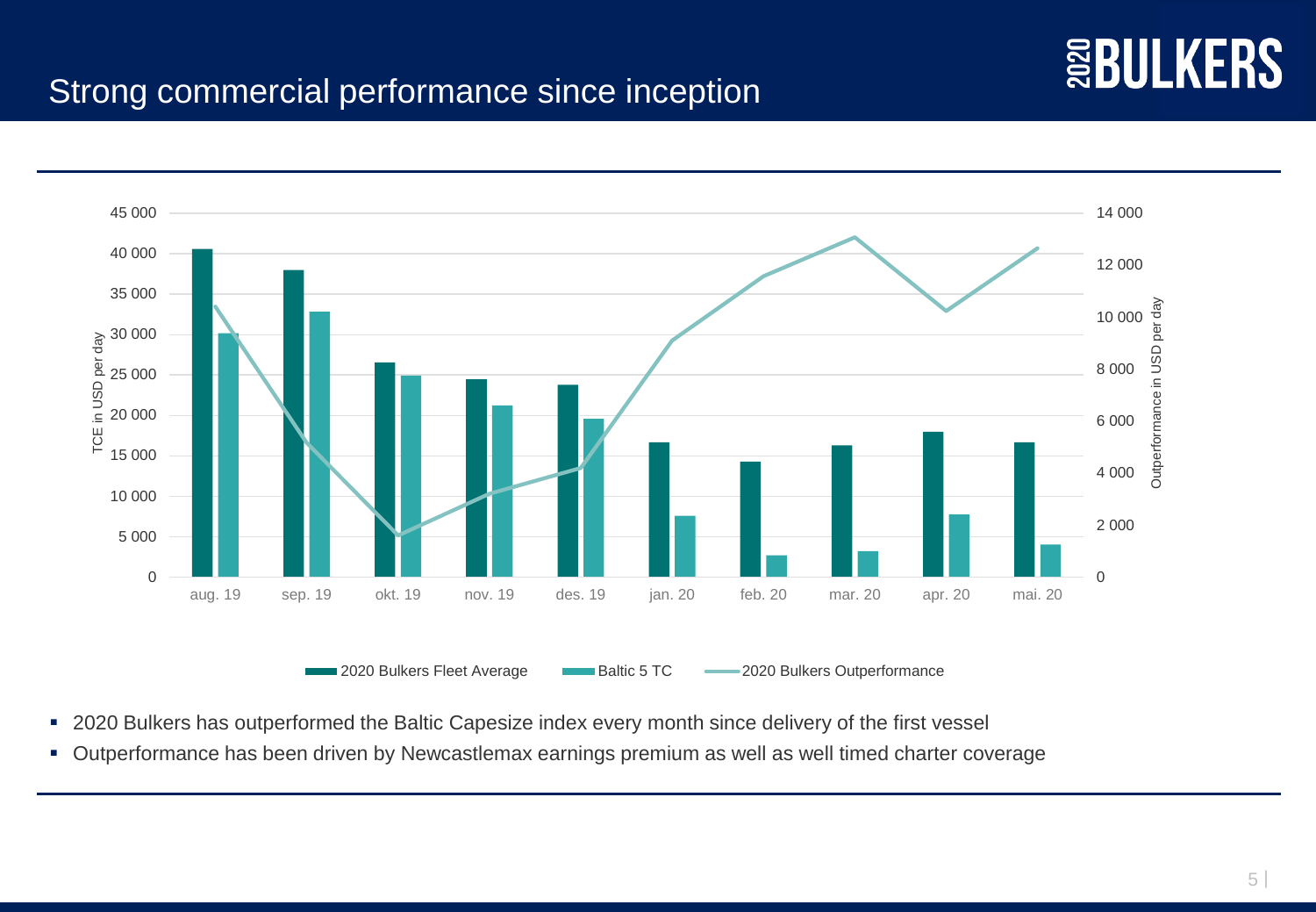## Attractive cash breakeven and strong dividend potential

|                                                              | 2H 2020 | 2021   | 2022   |
|--------------------------------------------------------------|---------|--------|--------|
| Available ship days                                          | 1472    | 2920   | 2920   |
| Days on fixed timecharter                                    | 1 1 0 6 |        |        |
| Open/index linked days                                       | 366     | 2920   | 2920   |
| G&A (USD mill)                                               | 1,1     | 2,2    | 2,2    |
| OPEX (USD mill)                                              | 7,1     | 14,6   | 15,2   |
| Debt Ammortization (USD mill)                                | 7,4     | 14,8   | 14,8   |
| lInterest                                                    | 5,0     | 9,2    | 8,7    |
| Operating Cash breakeven (USD mill) <sup>1)</sup>            | 20,7    | 41     | 41     |
| Fixed Charter coverage (USD mill)                            | 20,1    |        |        |
| Costs to be covered by open/index ships (USD mill)           | 0,6     | 41     | 41     |
| Operating Cash breakeven (USD/ship/day)                      | 14 056  | 13 983 | 13 991 |
| Operating Cash breakeven for open/index ships (USD/ship/day) | 1729    | 13 983 | 13 991 |

• Operating cash breakeven for the balance of 2020 is estimated at US\$14,056 per day

**SEBULKERS** 

• Fixed charter coverage on 6 ships covers 97% of estimated operating cash breakeven for the full fleet of 8 vessels



• 2020 Bulkers has a policy to over time pay out the majority of all free cash flow from operations as monthly dividends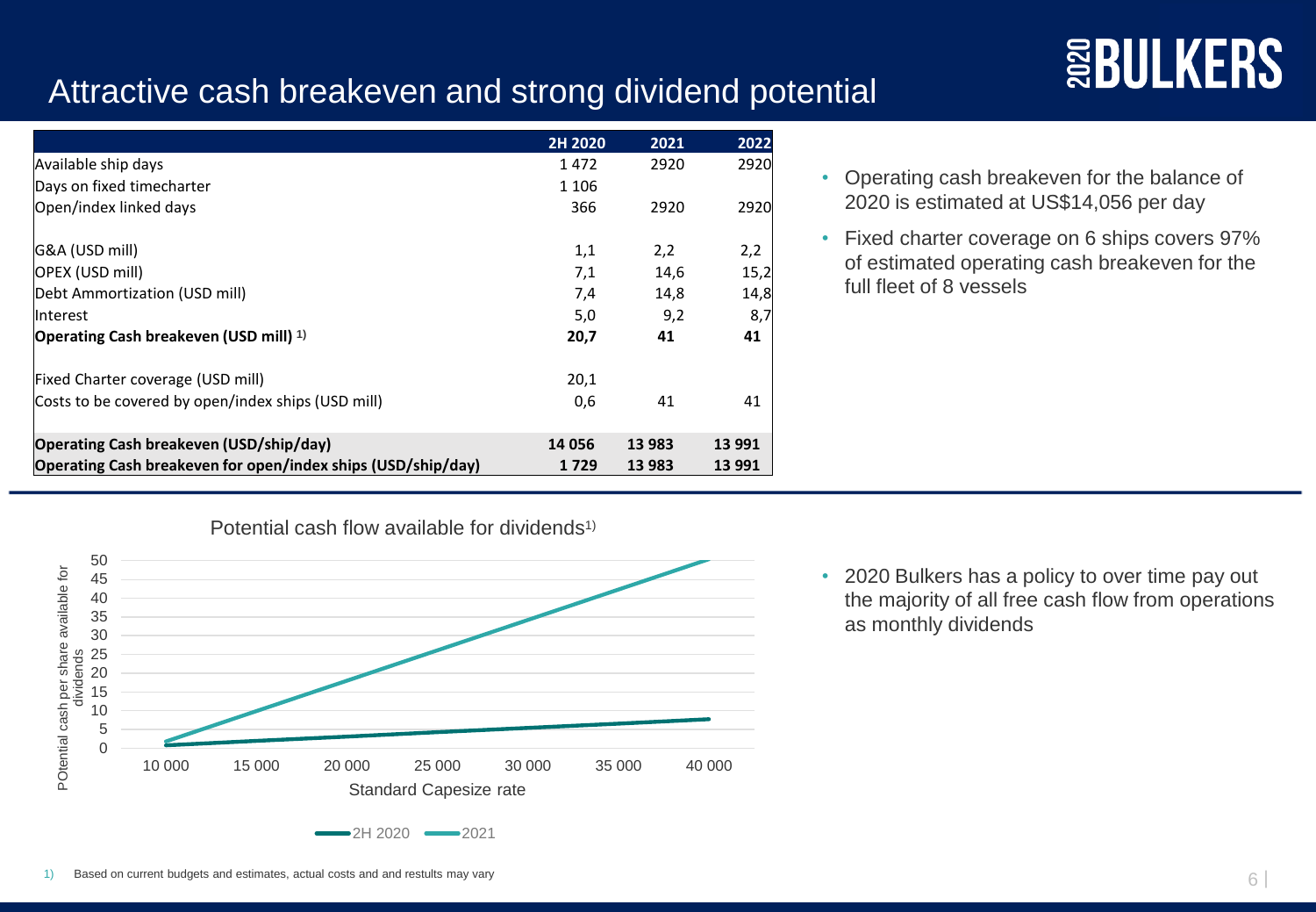

## **MARKET UPDATE**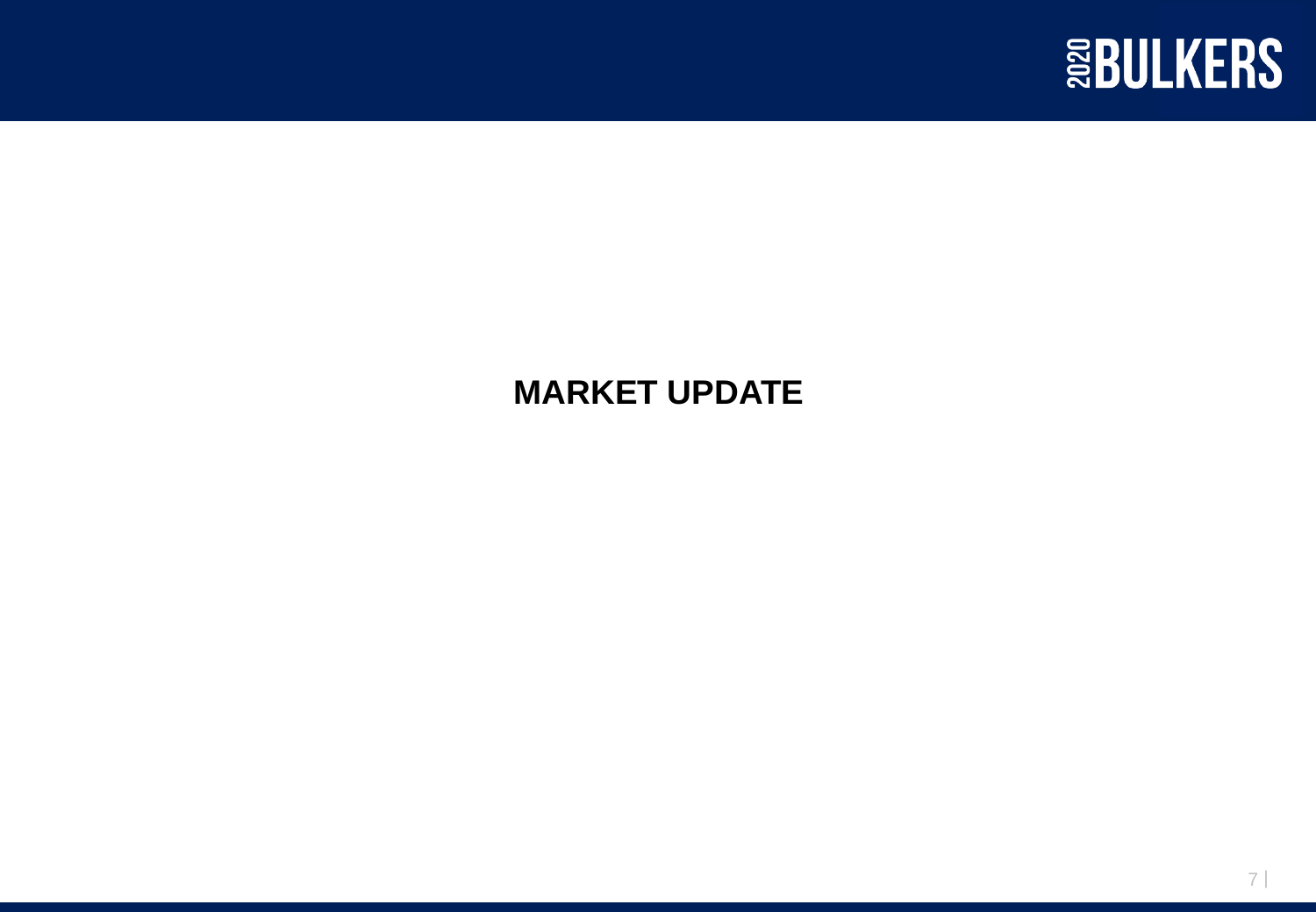

**ERULKERS**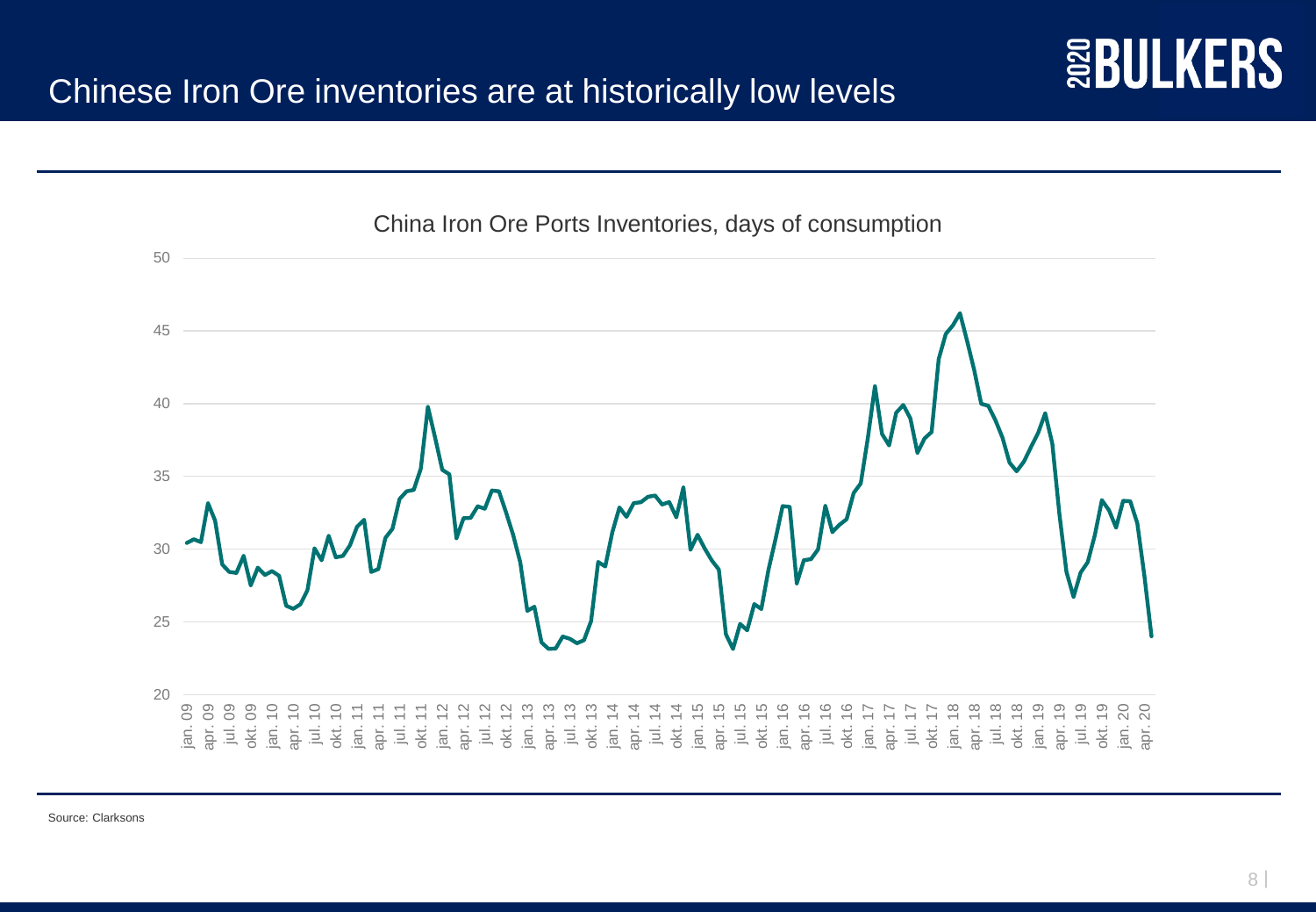#### Brazilian iron ore exports are picking up in line with Vale's guiding **EBULKERS** for significant increase in production in 2Q-4Q vs Q1 2020

#### **Strong correlation between Vale production and Capesize rates Brazil exports have been recovering in recent weeks**



- Vale produced 59,6 million tons of iron ore in Q1 2020
- Vale's guidance of 310 330 million tons for 2020 implies that run rate production in Q2-Q4 2020 will be almost 50% above the Q1 2020 production volumes
- There has historically been a strong correlation between Vale's production, Brazilian exports and observed Capesize rates

Sources: Vale, Arrow Shipbroking Group

#### **Brazil iron ore shipments**

*Million tonnes, 3-week moving average*

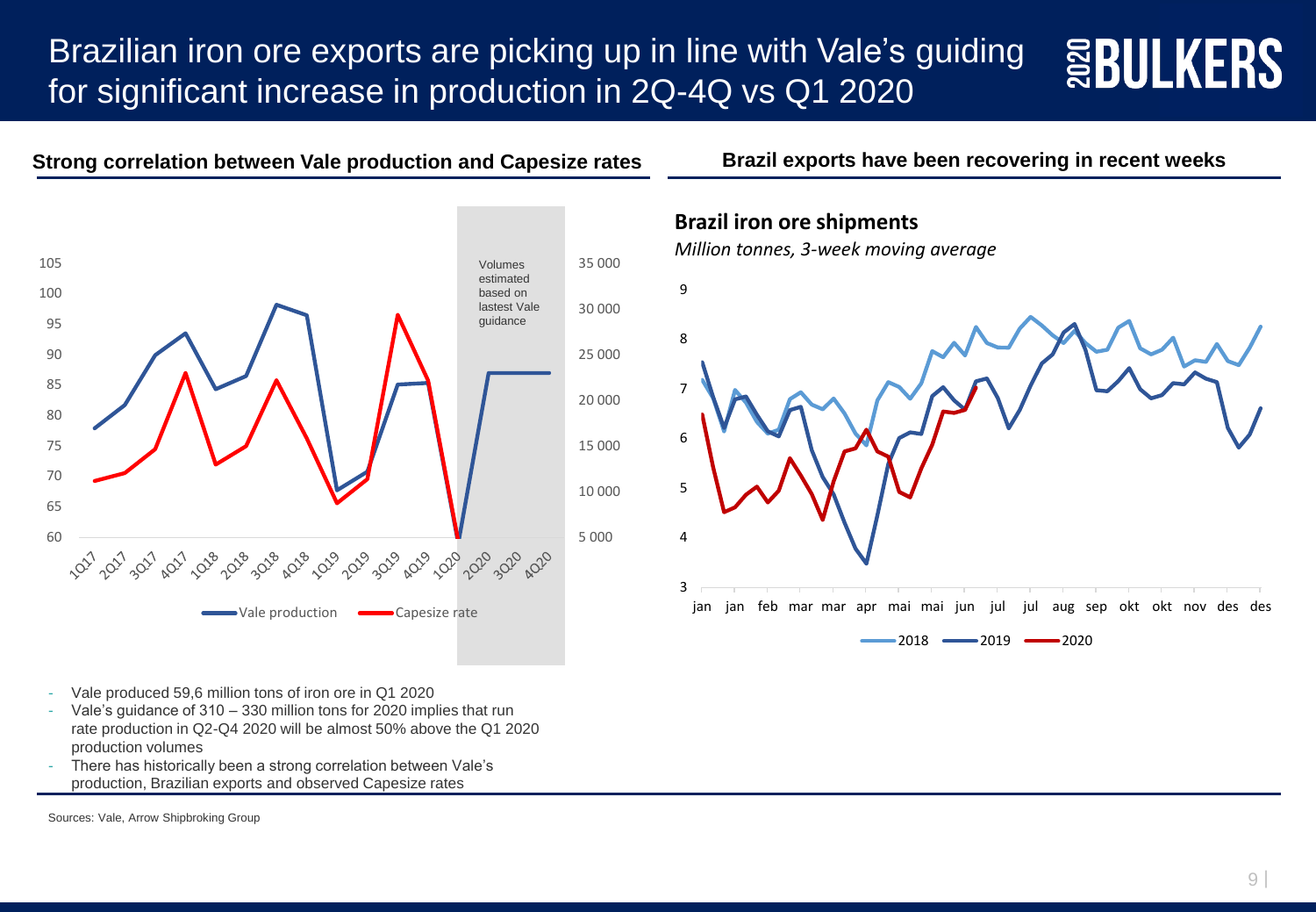## Limited supply growth on the horizon and high scrapping activity



(1) For vessels larger than 20,000 dwt

(2) Drybulk vessels larger than 100,000 dwt, Source: Clarkson Research Services Limited, Arrow Shipbroking Group, Tradewinds

**EBULKERS**